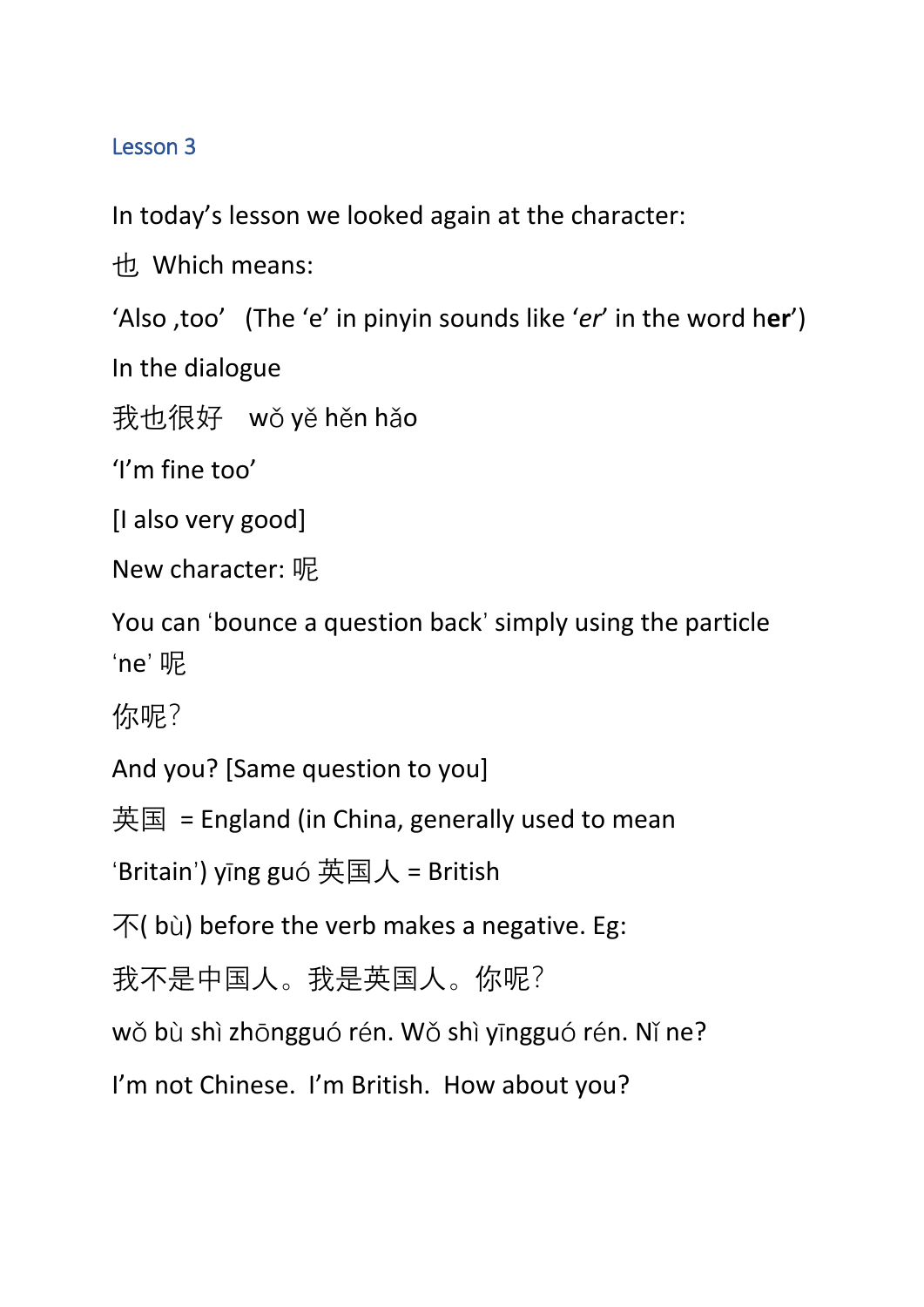我不是中国人。 我是希腊人。 我不是意大利人。 我是意大利人。 <u> 意大利 Fitaly</u> <sup>希</sup><sup>腊</sup> - Greece

We also looked at numbers up to 10. Lots of vocabulary here which it's important to keep up with.

Here's the link to the Quizlet for lots of regular vocab practice:

[https://quizlet.com/155284207/mandarin-beginners-1-](https://quizlet.com/155284207/mandarin-beginners-1-2016flashcards/) [2016flashcards/](https://quizlet.com/155284207/mandarin-beginners-1-2016flashcards/) 

## **Cultural notes**

This week in China is 'golden week' when most of the country have a week's holiday. This is to celebrate 国庆节 (National Day) celebrated on 1st Oct every year– which this year is very close to the second biggest festival in China 中秋节 – mid-Autumn festival (this year on 24<sup>th</sup> September).

The character for festival is 节

## **作业 (Homework)**

Consolidate vocab so far, sign up for Quizlet and practise writing numbers, using the handout.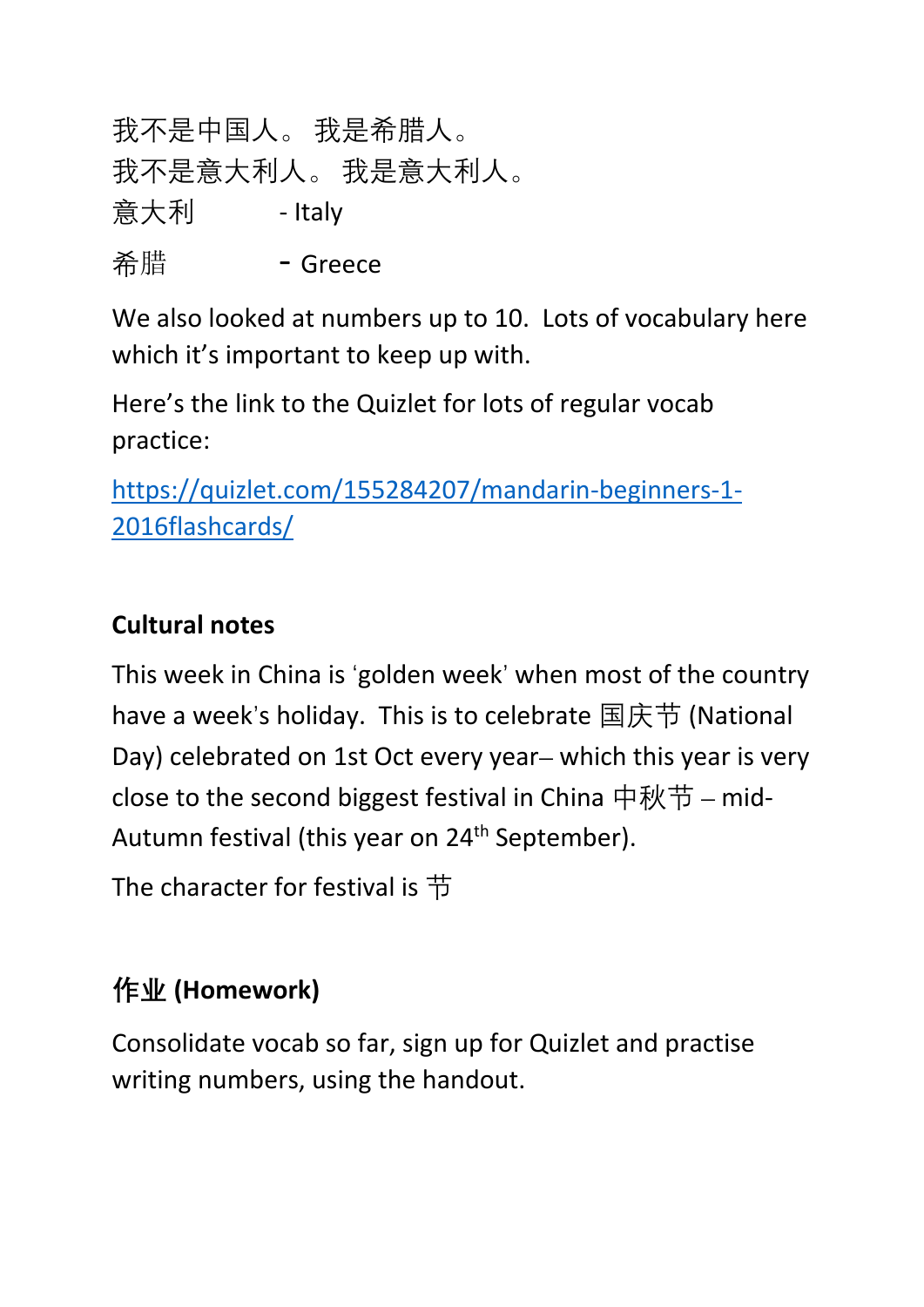## **Chinese vocabulary covered so far:**

| country                 | 国   | guó         |
|-------------------------|-----|-------------|
| work                    | I   | gōng        |
| king                    | 王   | wáng        |
| jade                    | 玉   | уù          |
| To be (is, are, am etc) | 是   | shì         |
|                         |     |             |
| Not, negative           | 不   | bù          |
| <b>Britain</b>          | 英国  | yīng guó    |
| <b>British</b>          | 英国人 | yīngguó rén |

| One   | <b>STATISTICS</b> | уī  |
|-------|-------------------|-----|
| Two   | $-1$<br>$- - -$   | èr  |
| Three | sound.<br>------- | sān |
| Four  | 四                 | sì  |
| Five  | 五                 | wŭ  |
| Six   | 六                 | liù |
| Seven | セ                 | qī  |
| Eight |                   | bā  |